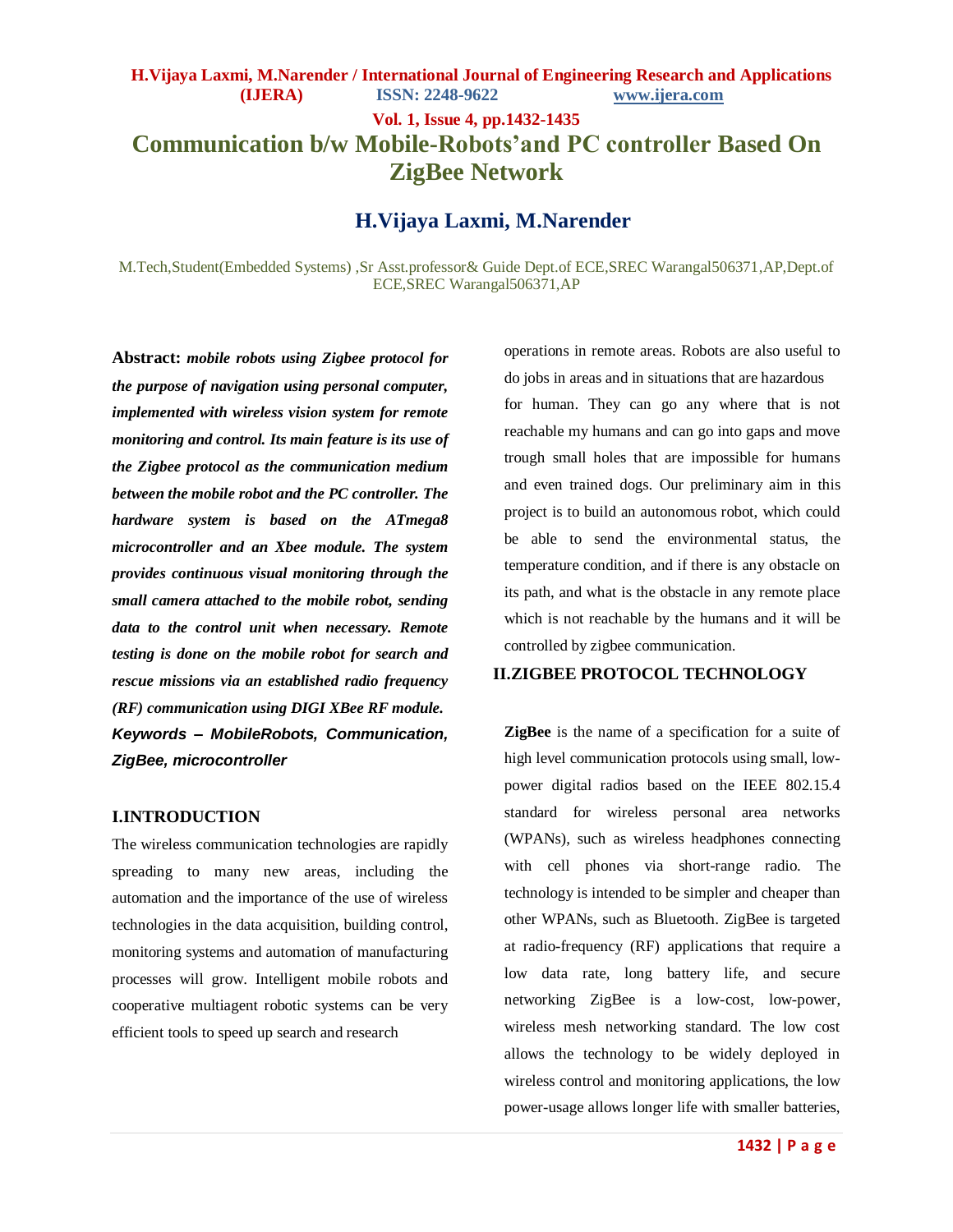### **H.Vijaya Laxmi, M.Narender / International Journal of Engineering Research and Applications (IJERA) ISSN: 2248-9622 www.ijera.com**

**Vol. 1, Issue 4, pp.1432-1435**

and the mesh networking provides high reliability and larger range.

### **III. DESIGN**

This chapter explains and describes the methodology that was used for completing the project. The hardware and software development are summarized This project requires 2 modules of XBEE (Fig. 2) in order to communicate using Zigbee protocol between the PC controller and the mobile robot. The XBEE circuit is a bit different from other typical PCB circuit because it uses 3.3 V DC supply. This low dc voltage can be obtained by feeding the output of 5V to the voltage regulator LM317



Fig. 1 System Block Diagram

. This low voltage input is one of the advantages of using XBee in autonomous robot because the battery life time will be

retained much longer. The SKXBEE used 5 pins to interface with microcontroller circuit which are Tx (RC7), Rx (RC6), 5V, GND and reset.

The Digi's ZigBee / XBee RF modules have many characteristics that are desired in wireless communication. Digi offers two different versions of wireless modules, the XBee and the XBee-Pro. Both of these modules have the same set of instructions and operate in the same manner, but the XBee-Pro offers over more than double the range of XBee. In this application for wireless mobile robot, the regular Xbee is selected. Transmit power output is rated at 1mW with an operating frequency of 2.5GHz with operating currentrunning around 45-50 mA and RF data rate of 250k bps. The XBee-Pro edition runs at a 10mW output power, enabling it to transmit much further. The XBee module is low power, small, and easy to integrate into any project with short-range wireless communication.

### **IV . WORKING PROCESS**

### *A.User Interface*

The robot will be controlled by remote server, which has the application design for this project. It will be connected with ZigBee transceiver, Video Receiver, Display terminal. This server will automatically acquiring the monitor data and store it into customized database at frequent interval of time. This project can be divided into two parts, i.e. Robot end and user interface

(control) end. Robot has monitored and controlled by remote place. Robot has array of sensors for monitoring environmental status (Temperature, Humidity, Light Intensity). Since it started to move, it will check whether is there any obstacles in its path and if there is any obstacle it will detect the obstacle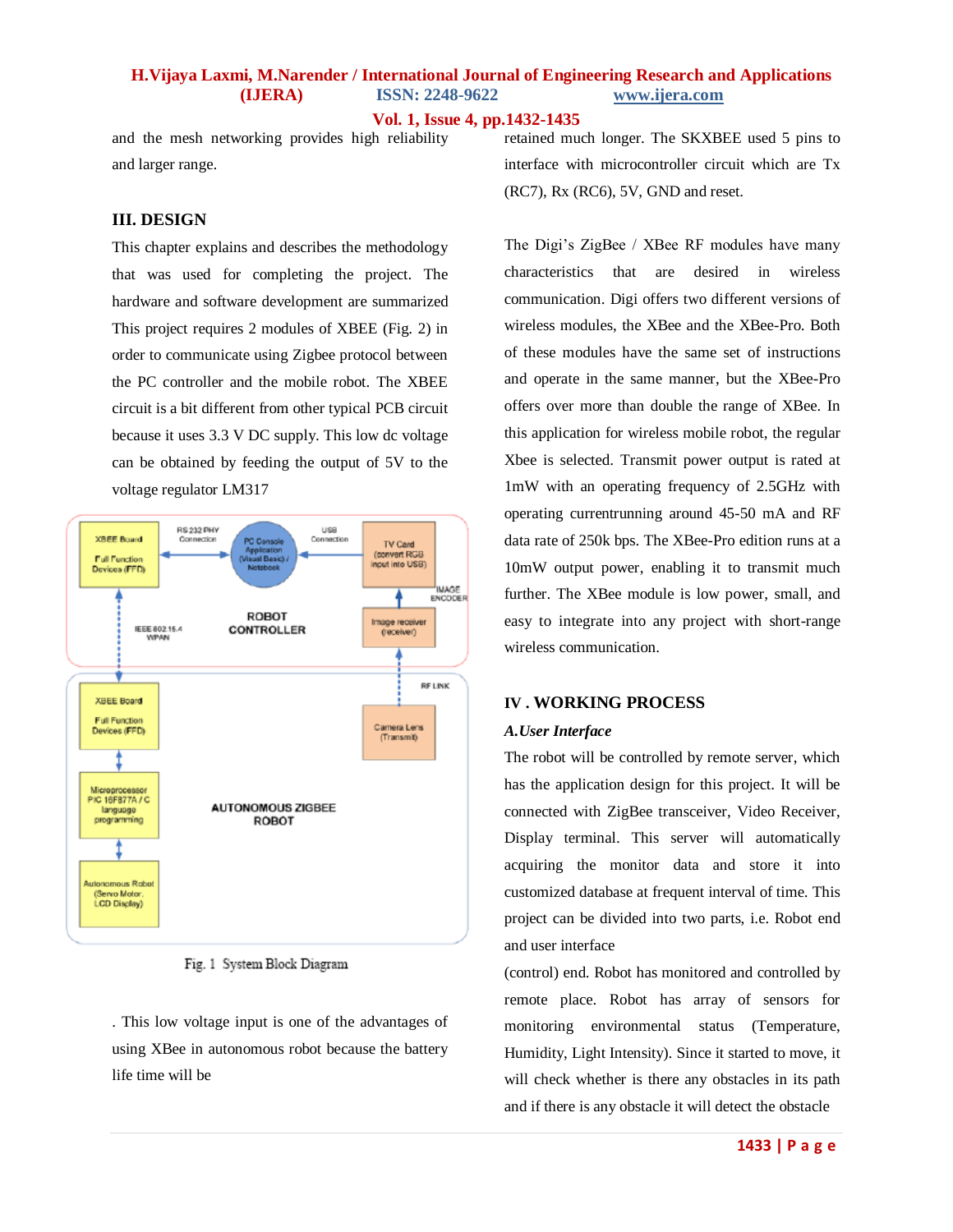## **H.Vijaya Laxmi, M.Narender / International Journal of Engineering Research and Applications (IJERA) ISSN: 2248-9622 www.ijera.com**

**Vol. 1, Issue 4, pp.1432-1435**

material,and the current environmental condition of the place where robot is situated and also the gripping force of the robot by means of PIR sensor. To design and build a wireless transmitter that works over the FM frequency and allows the transfer of all the data's over a certain distance to a FM tuner. From the user end we will get the data acquisition of monitoring parameters at the robotic end and the system will automatically stores the database of data acquired from other end at the frequent interval of time (in seconds). Robot's movements (Forward, Reverse, Left, Right) will be controlled via wireless medium. ZigBee-based Robot Localization and Control project uses wireless nodes to simultaneously localize and control the robot

#### *B. Mobile Robot Base*

Mobile robot base is a platform that carries the load of the robot. Robot base design is depending on the application of the robot. If the robot move on the rough surface the material and size of the base must be suitable. In this project, the robot must be capable to carry microcontroller circuit, XBEE circuit, camera device, 6V battery holder and 2 pieces of 9V battery. The 6V servo motor is enough to carry this load.

### **C. C Programming with CVAVR IDE**

To move the robot, it needs to be programmed. The C language is suitable for a robotic project because the users can see the structure of the robot operation. The programming includes initializing the PIC, configuring the LCD port, communicating with the wireless XBEE, controlling motor through driver control, and activating switch and buzzer. There are a lot of C compilers available but CVAVR IDE was chosen because it had been develop with the same

manufacture with the AVR which is ATMEL. CVAVR Integrated Development Environment (IDE) is a free, integrated gcc-based toolset for the development of embedded applications employing AVR microcontrollers. The CVAVR IDE runs as a 32-bit application on Microsoft Windows, and includes several free software components for application development, hardware emulation and debugging. CVAVR IDE also serves as a single unified graphical user interface for additional Microchip and third-party software and hardware development tools.

### *D. X-CTU Software for Zigbee setup*

X-CTU is a Windows-based application provided by Digi.This program was designed to interact with the firmware files found on Digi's RF products and to provide a simple-to-use graphical user interface to them. In this project the XBEE modules is chosen to be controlled with this software. X-CTU is designed to function with all Windows-based computers running Microsoft Windows 98 SE and above. Initially, the XBEE functions need to be set-up: PC setting, range test, terminal access using AT commands and modem configuration.

### **V. RESULTS**

This section discusses the results based on the development of hardware and software described in the previous section.

*Navigational Control*

The results of the mobile robot directional control is The motor can run in two modes

which is normal and turbo. When in normal mode, the PWM speed was determined for 200 rpm whereas 255 rpm was set